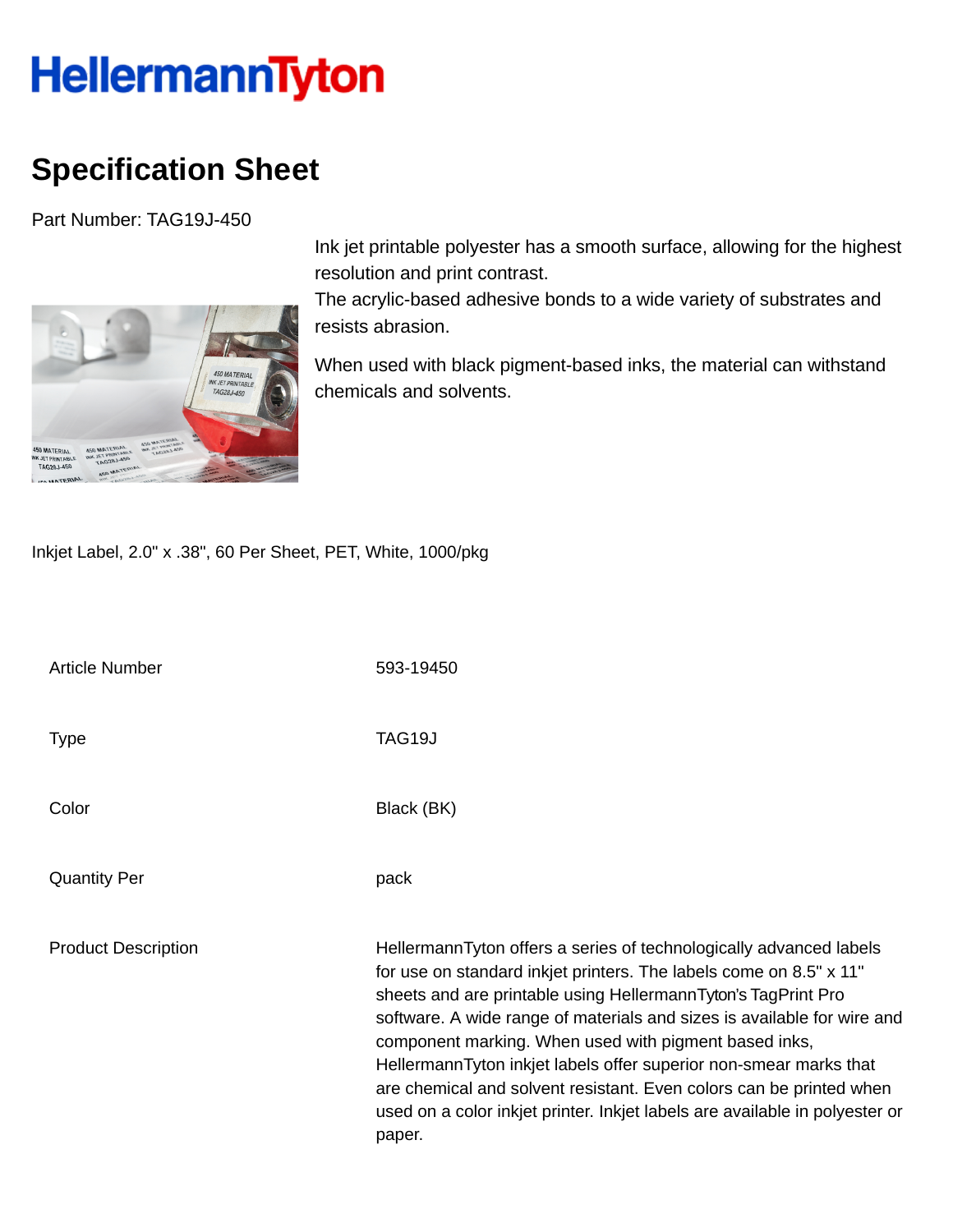| <b>Short Description</b>              | Inkjet Label, 2.0" x .38", 60 Per Sheet, PET, White, 1000/pkg |
|---------------------------------------|---------------------------------------------------------------|
| <b>Global Part Name</b>               | TAG19J-450-BK                                                 |
| Width W (Imperial)                    | 0.375                                                         |
| Width W (Metric)                      | 9.52                                                          |
| Thickness T (Metric)                  | 64.0                                                          |
| Height H (Imperial)                   | 2.0                                                           |
| Height H (Metric)                     | 50.8                                                          |
|                                       |                                                               |
| Material                              | Type 450, Polyetylene Terephthalate (450)                     |
| <b>Material Shortcut</b>              | 450                                                           |
| Adhesive                              | Acrylic                                                       |
| Halogen Free                          | <b>No</b>                                                     |
| <b>Adhesive Operating Temperature</b> | -40°F to +302°F (-40°C to +150°C)                             |
| <b>Operating Temperature</b>          | -40°F to +302°F (-40°C to +150°C)                             |
| Reach Compliant (Article 33)          | Yes                                                           |